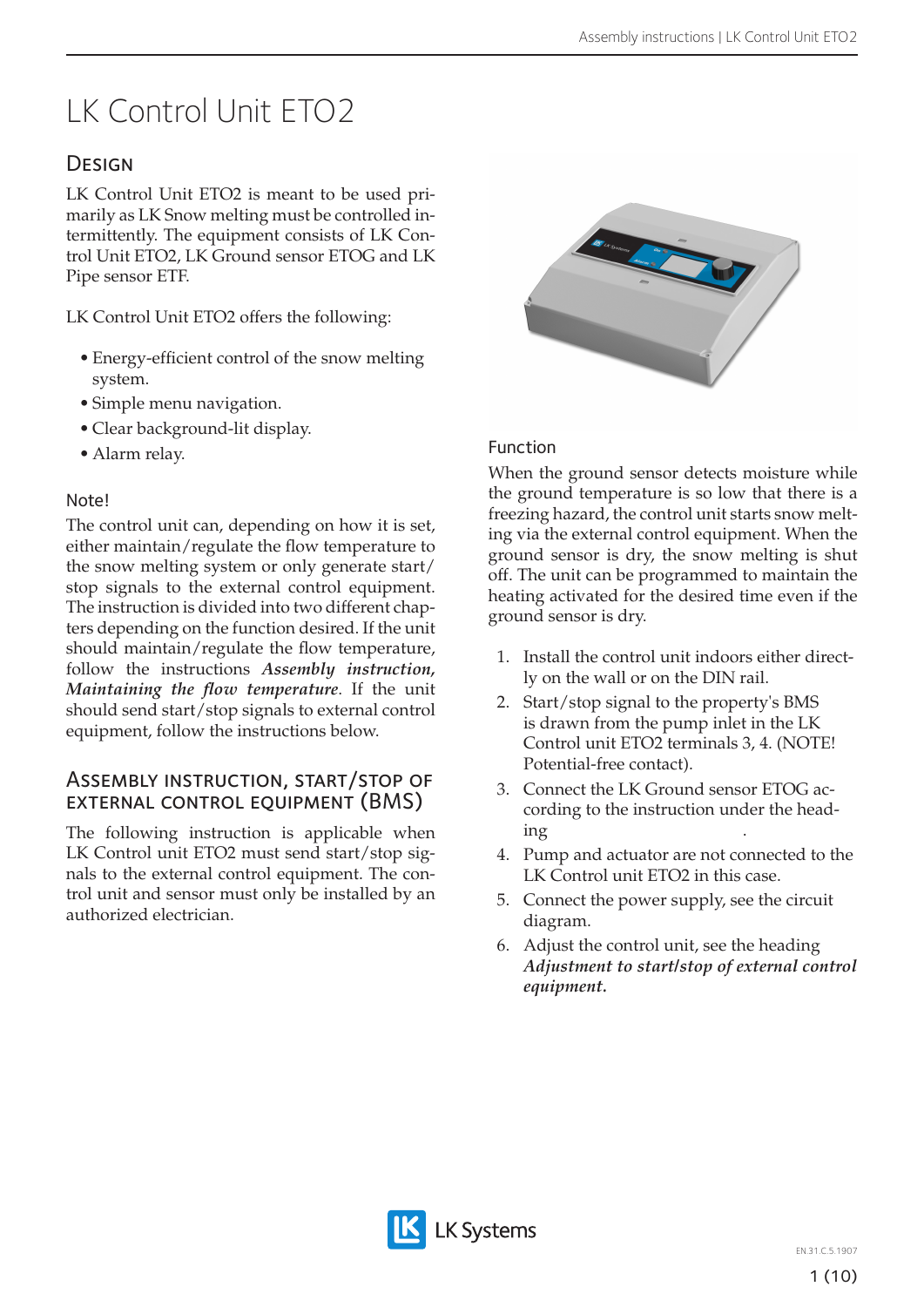#### Adjustment to start/stop of external control equipment.

First time the control unit is charged, it must be adjusted to the snow melting system. The adjustment is done with the unit's multifunction button (MF-button). Turn until the right menu is shown on the display, confirm by pressing the button once.

#### **Notel**

For the following description to be correct, it is important that the unit is not powered up earlier. If this has been done, the unit needs to be reset, see REINSTALL in the table under the heading *Settings*.

- 1. Select Celsius degrees, confirm by pressing the MF button.
- 2. Select Sensor ETOG, confirm by pressing the MF button.
- 3. Set Sensor 2\* to OFF, confirm by pressing the MF button.
- 4. Set Outdoor sensor to OFF, confirm by pressing the MF button.
- 5. Set Application to ELECTRIC 1-zone, confirm by pressing the MF button.
- 6. The unit changes to normal view and the system is now ready for operation.

\* Read more about sensor 2 under the heading *Ground sensor.*

#### Assembly instruction, Maintaining the flow temperature.

The following instruction is applicable for when LK Control Unit ETO2 is to maintain/regulate the feed temperature to the snow melting system.

The control unit and sensor may only be installed by an authorized electrician.

#### Function

When the ground sensor detects moisture, and the ground temperature is so low that there is a freezing hazard, the control unit starts snow melting by activating the control valve via the motor/actuator. The control unit keeps the flow temperature constant to the desired level with the help of a flow sensor (LK Pipe sensor ETF). The unit can also control the start/stop function of the circulation pump in the snow melting system. When the ground sensor is dry, the snow melting is shut off. The unit can be programmed to maintain the heating activated for the desired time even if the ground sensor is dry.

- 1. Install the control unit indoors either directly on the wall or on the DIN rail.
- 2. Connect the LK Ground sensor, see the circuit diagram under the heading *LK Ground sensor*.
- 3. Connect the LK Pipe sensor, see the circuit diagram under the heading *LK Pipe sensor*.
- 4. Connect the actuator, see the circuit diagram under the heading *Actuator*.
- 5. Connect the system's circulation pump, see the circuit diagram under the heading *Pump relay*.
- 6. Connect the power supply, see the circuit diagram and the heading *Supply voltage*.
- 7. Adjust the control unit, see the heading *Adjustment, Maintain the flow temperature*.

Adjustment, maintain the flow temperature.

First time the control unit is charged, it must be adjusted to the snow melting system. The adjustment is done with the unit's multifunction button (MF-button). Turn until the right menu is shown on the display, confirm by pressing the button once.

#### **Notel**

For the following description to be correct, it is important that the unit is not powered up earlier. If this has been done, the unit needs to be reset, see REINSTALL in the table under *Settings*.

- 1. Select Celsius degrees, confirm by pressing the MF button.
- 2. Select Sensor ETOG, confirm by pressing the MF button.
- 3. Set Sensor 2\* to OFF, confirm by pressing the MF button.
- 4. Set Outdoor sensor to OFF, confirm by pressing the MF button.
- 5. Set Application to Water based, confirm by pressing the MF button.
- 6. The unit changes to normal view and the

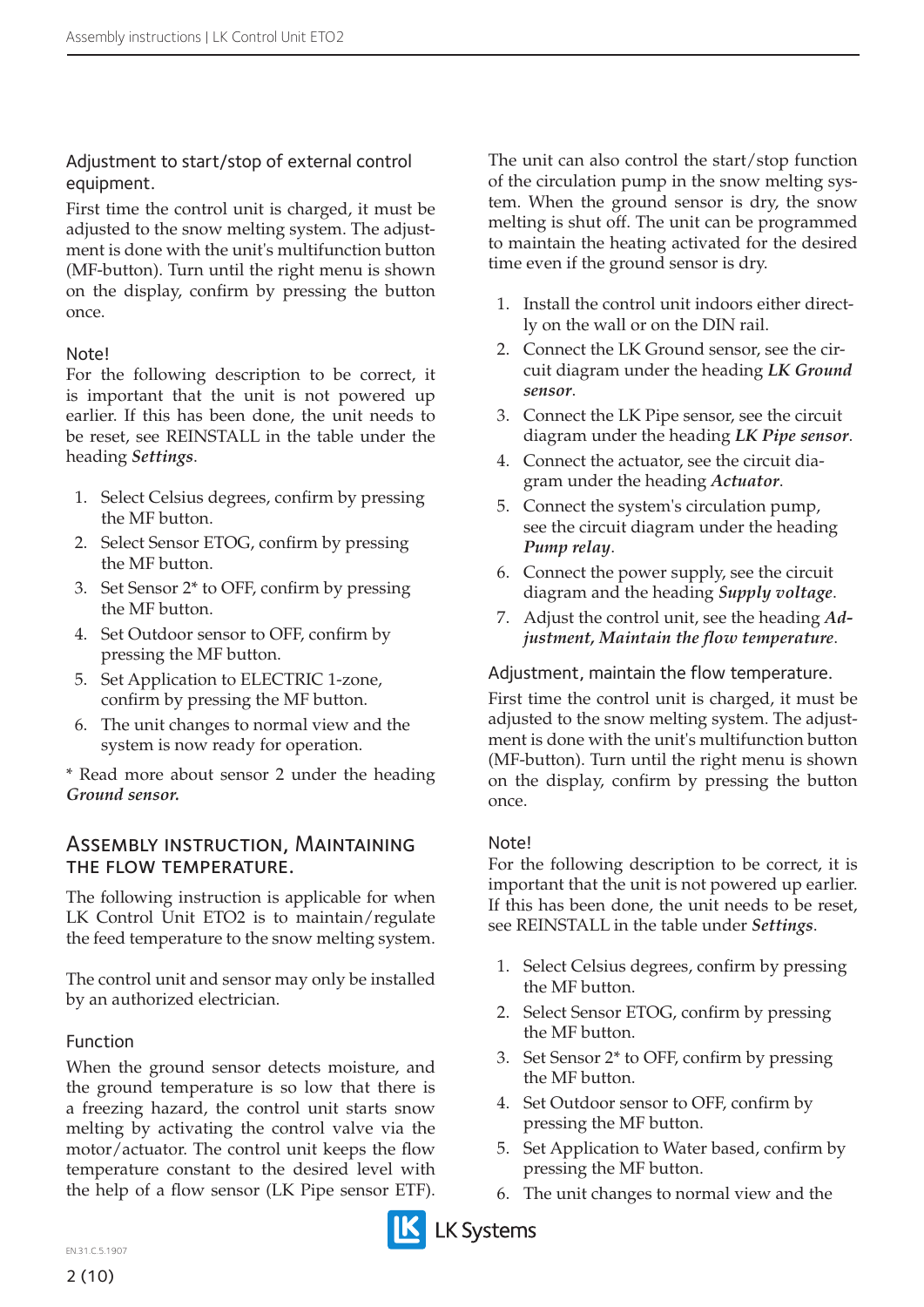system is now ready for operation.

- 7. Check that MY Water is set to 5 degrees, see the heading *Settings*.
- 8. Before the system is started, the maximum temperature value must be controlled, see the heading *Settings/MAX WATER.*

\* Read more about sensor 2 under the heading *Ground sensor*.



*Principle drawing, control via 3-way valve.*

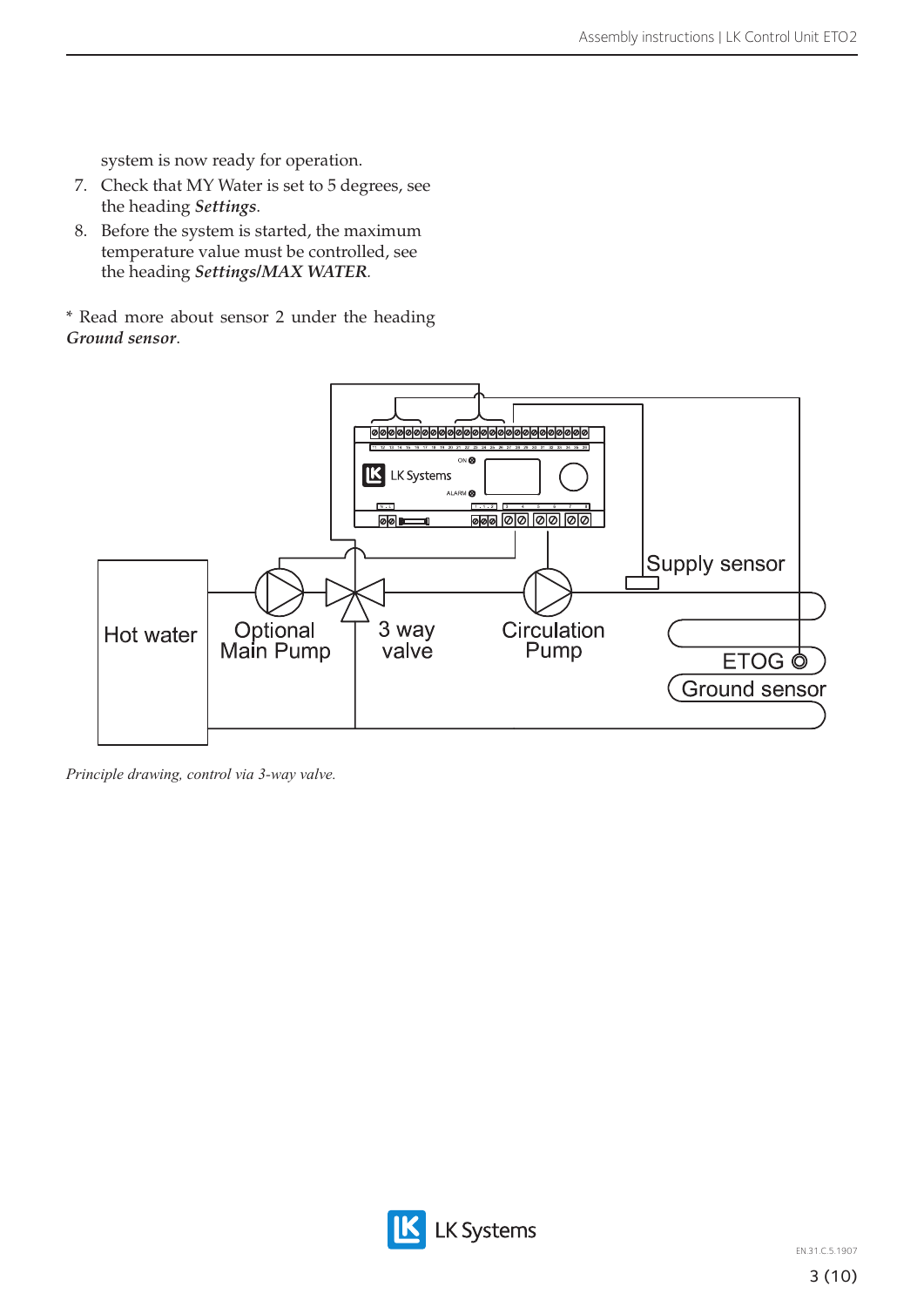# LK Ground sensor ETOG

#### Function

LK Ground sensor ETOG detects both temperature and moisture. Usually, it is enough to connect one LK Ground sensor ETOG to the control unit but in some cases, two ground sensors may be required to achieve a satisfactory function, for example a ground area that stretches around the building and thereby extends to both North and South locations.

Placement in the ground.

- 1. LK Ground sensor ETOG must be placed in the ground within the heated area, where snow/ice is suspected to remain for the longest duration. The sensor is placed in between two pipes
- 2. Prepare the assembly by drawing one electric pipe to the place where the sensor is to be installed. Place a wooden block or another "template" instead of the sensor until the ground surface is ready.
- 3. Then install the sensor at the top of the ground surface using the delivered metal plate template. Make sure that the sensor is horizontal with the ground. *NOTE! Make sure that the sensor is installed with the right side up. (The screw hole in the sensor should be upwards).*
- 4. Seal with concrete around the sensor so that it is fixed in the correct position.



*Placement of the LK Ground sensor ETOG in the ground.*

#### Connection

On delivery, the sensor is provided with a 10 meter connection cable which is possible to extend up to 200 m. Use an installation cable with at least 6 pcs of 1,5 mm² threads. The cable should be shielded and must not be installed in parallel with current cables as this can lead to signal disturbance.





The ground sensor must be installed by an authorized electrician in accordance with applicable regulations.

The connection is carried out according to the circuit diagram and below table:

| Terminal number in the<br>control unit | Cable color, LK Ground<br>sensor 1 |
|----------------------------------------|------------------------------------|
| 11                                     | <b>Brown</b>                       |
| 12                                     | Green                              |
| 13                                     | Grey                               |
| 14                                     | Pink                               |
| 15                                     | Yellow                             |
| 16                                     | White                              |

#### Connection of additional LK Ground sensor (Sensor 2)

In case two ground sensors are required, sensor number two is connected according to the circuit diagram and the table below.

| Terminal number in the<br>control unit | Cable color, LK Ground<br>sensor 2 |
|----------------------------------------|------------------------------------|
| 11                                     | <b>Brown</b>                       |
| 12                                     | Green                              |
| 17                                     | Grey                               |
| 18                                     | Pink                               |
| 19                                     | Yellow                             |
| 2 <sup>c</sup>                         | White                              |

When the extra sensor is installed, it must be activated in the control unit for it to work. The activation is done when the control unit is adjusted to the LK Snow melting. Follow the instruction under the heading *Adjustment, Maintain the flow temperature* and *Adjustment to start/stop of external control equipment*, but set Sensor 2 to ON (point 3 in the instruction).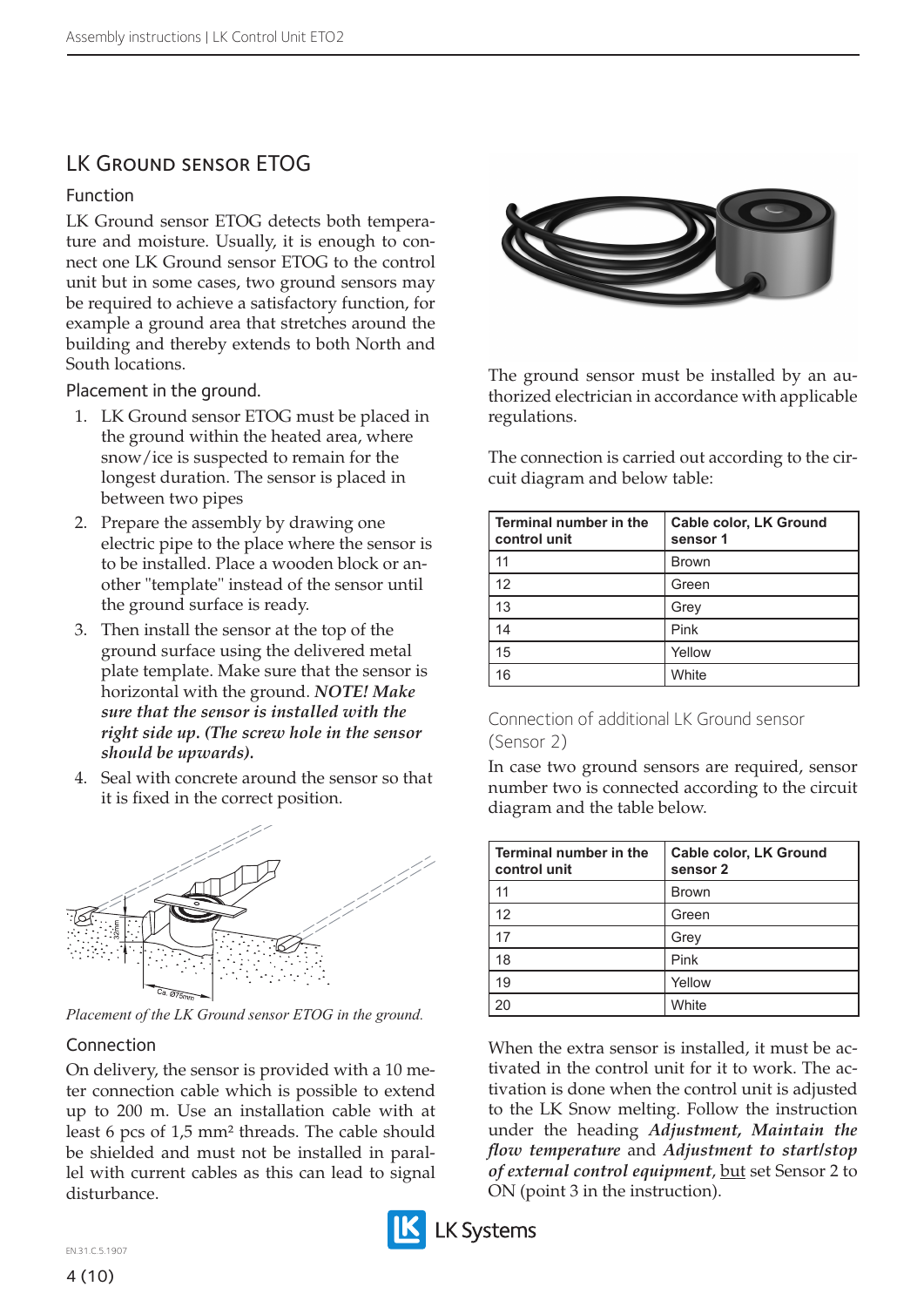## Calibration of the ground sensor

If necessary, the temperature value for the ground sensor can be calibrated according to the instructions below:

- 1. Disconnect the sensor cables that are connected to terminals 11 and 12. (Feed to heat element).
- 2. Wait for a few hours until the sensor and the ground attain the same temperature.
- 3. Measure the actual ground temperature with the external measuring equipment, compare with the value that is shown on the display.
- 4. Set the OFFSET temperature for the current sensor.
- 5. Connect the sensor cables to terminals 11 and 12. (Feed to heat element).

#### Note!

The temperature displayed for the ground sensor is always the ground temperature (core temperature in the sensor).

## LK Pipe sensor ETF



### Function

LK Pipe sensor measures the temperature of the snow melting system's supply pipe in order for the control unit to be able to maintain/regulate the supply temperature at the set level. The pipe sensor is connected when the control unit must regulate/control the supply temperature.

### Assembly on pipes

Assemble the sensor to a suitable location on the supply pipe, using the mounting strap supplied. Clean the surface properly so that good contact is attained. If necessary, the sensor body can be insulated to avoid incorrect measurement data.



### Connection the LK Pipe sensor, supply

The sensor intended to measure the supply temperature is connected according to the circuit diagram and the table below.

| l Terminal number | LK Pipe sensor, supply           |
|-------------------|----------------------------------|
|                   | Electrical conductor, any color* |
|                   | Electrical conductor, any color* |

*\*The sensor has no polarity*

#### Connection LK Pipe sensor, return

The unit is delivered with a built-in 10 kOhm resistor between terminals 29 and 30, which means that the unit believes the return temperature to be constant at approx. 30 degrees. Only in cases where a system must have a high readiness for snow melting, such as a helipad or ambulance intake, the resistor is replaced by the LK Pipe sensor for measuring the return temperature. With a return temperature sensor installed, the control unit will start the snow melting when the return temperature is below the set value.

The sensor to measure the return temperature is connected according to the circuit diagram and the table below.

#### Note!

A sensor installed as shown below means a strong increase in the system's energy consumption. Unless the system has access to waste heat/ free heat, carefully consider installing this.

| <b>Terminal number</b> | LK Pipe sensor, return           |
|------------------------|----------------------------------|
| 29                     | Electrical conductor, any color* |
| 30                     | Electrical conductor, any color* |

*\*The sensor has no polarity*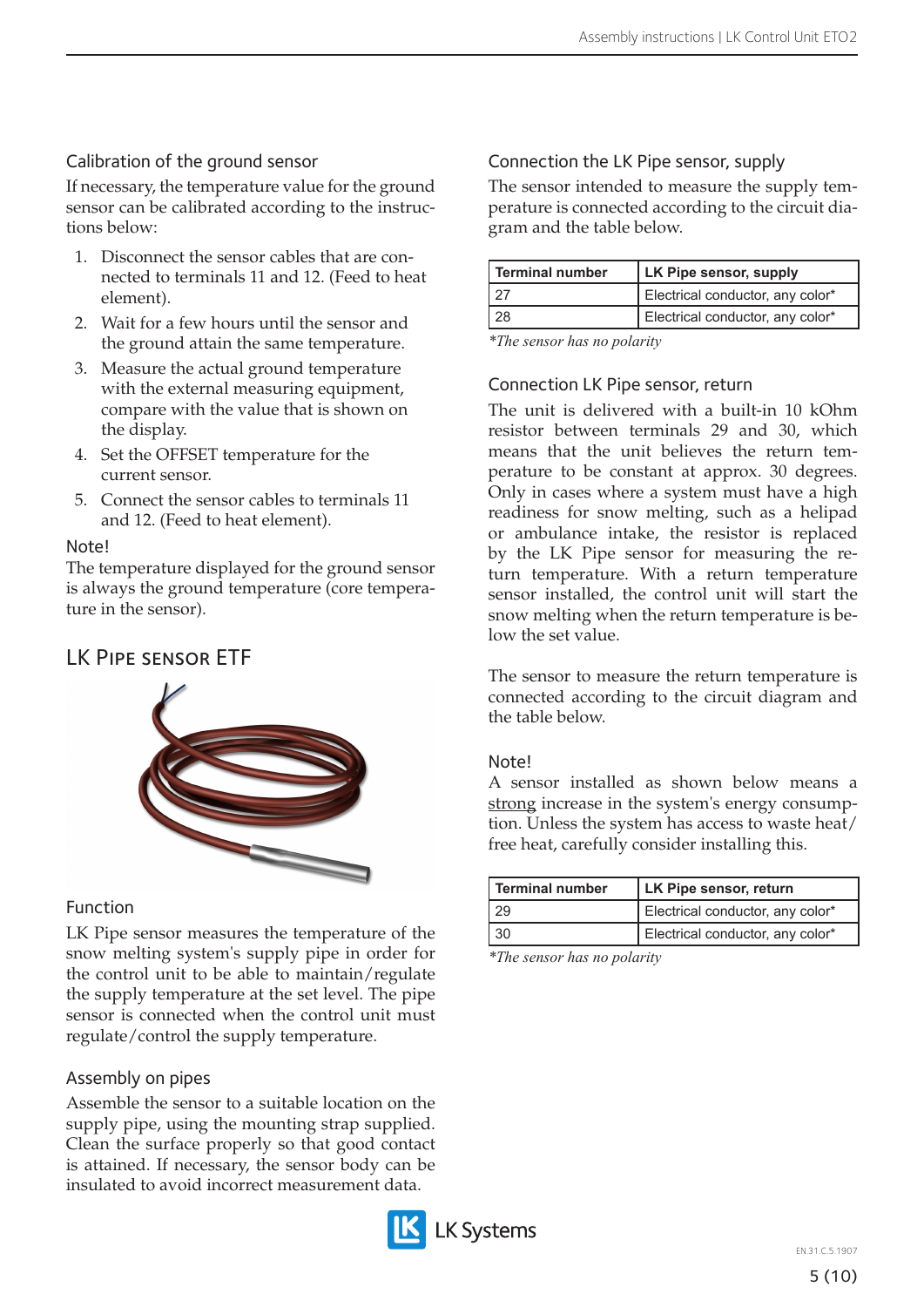## **ACTUATOR**

LK Control unit ETO2 sends control signals to impact the 0-10 V actuator (24 V AC 0-10 V, not LK item). The actuator is connected according to the table below.



*Principle drawing, connection of 0-10 V actuator.*

| <b>Terminal number</b> | <b>Connect to:</b>       |
|------------------------|--------------------------|
| 21                     | COM on actuator          |
| 22                     | Control signal (0-10 V)  |
| 23                     | Strapped to terminal 21  |
| 24                     | 24 V AC feed to actuator |
| 25, 26                 | Transformer 24 V AC      |

#### Pump relay

The control unit is equipped with three potentialfree relays (not powered), which if necessary, can start/stop the system's primary/secondary pumps or be used to start/stop the external control equipment. Connection is made according to the circuit diagram.

Depending on how the device has been set, the relays have different functions, see table below.

| <b>Selected mode</b>         | Application*            | <b>Function relay</b>                                                                              |
|------------------------------|-------------------------|----------------------------------------------------------------------------------------------------|
| Start/stop of<br><b>BMS</b>  | Electric mode<br>1 zone | Relays 1, 2 and 3 ener-<br>gized at the same time                                                  |
| Start/stop of<br><b>BMS</b>  | Electric mode<br>2 zone | Relay 1 is energized<br>where zone 1 is active.<br>Relay 2 is energized<br>where zone 2 is active. |
| Maintain flow<br>temperature | Water based             | Relay 1 and relay 2 are<br>energized at the same<br>time. Relay 3 is unaf-<br>fected.              |

*\* See the heading adjustment below* 

## Connection of supply voltage

Connection of supply voltage is carried out according to the circuit diagram.

## Remote control

#### Remote control, forced start

The control unit is equipped with an input to remotely control/force start the system even if there is no "real" need. On activated input (closed contact), the heat is connected and continues until the after heating time reaches value zero. Remote control of forced start is connected between terminals 35 and 36.



#### Remote control, forced standby

Forced Standby is used when you don´t want the unit to start even if there is a need. On activated input (closed contact), a forced standby is activated. The function is connected between terminals 33 and 34.

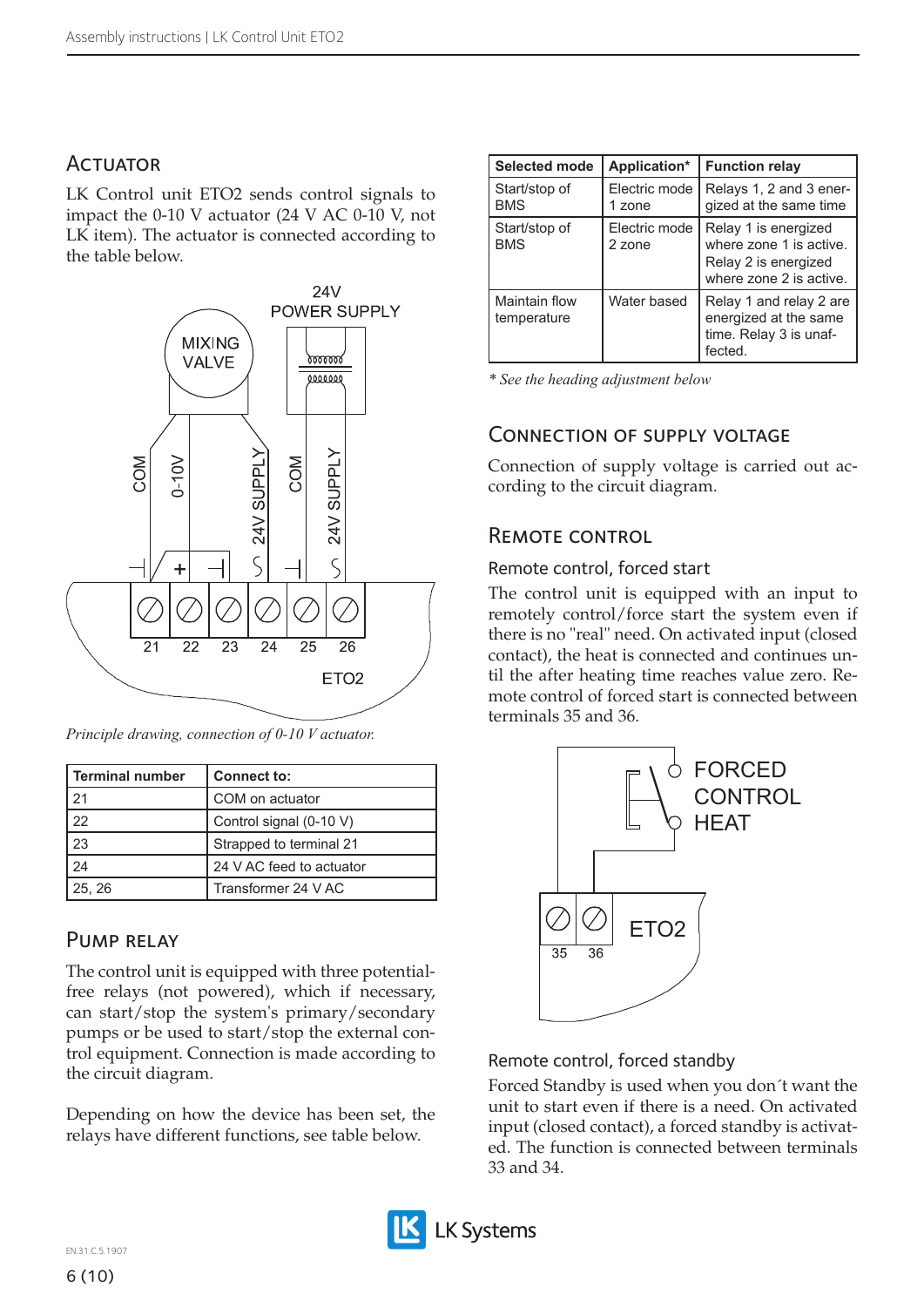

## Menus/Settings

All menu management and configuration of all settings is done using the multi-function button (MF button). Turn until the right menu is shown on the display, confirm by pressing the button once.

#### Normal view

When the unit is powered, the display shows a normal view with information on the unit's operation mode. By pressing the MF button once, the display shows more detailed information about the operation mode. See below a list of the information displayed in the normal view.

| <b>Display text</b> | <b>Explanation</b>                                                                                                                                                                     |
|---------------------|----------------------------------------------------------------------------------------------------------------------------------------------------------------------------------------|
| <b>70NF1</b>        | $ON =$ Heating activated for zone 1.<br>OFF = Heating deactivated for zone 1.                                                                                                          |
| ZONE <sub>2</sub>   | ON = Heating activated for zone 2.<br>OFF = Heating deactivated for zone 2.                                                                                                            |
| <b>SENSOR 1</b>     | Shows the ground temperature for ground<br>sensor 1. Note! Does not show the air<br>temperature.                                                                                       |
| SFNSOR <sub>2</sub> | Shows the ground temperature for ground<br>sensor 1.<br>Note! Does not show the air temperature.                                                                                       |
| MOIST <sub>1</sub>  | Moisture status for sensor 1, YES, NO or<br>blank value. Blank value is displayed if the<br>temperature is above the set start value or<br>if the unit is operating in Afterrun mode.  |
| MOIST <sub>2</sub>  | Moisture status for sensor 2, YES, NO, or<br>blank value. Blank value is displayed if the<br>temperature is above the set start value or<br>if the unit is operating in Afterrun mode. |
| <b>OUT TEMP</b>     | Air temperature outdoors, not used for<br>snow melting.                                                                                                                                |
| SUPPLY W.           | Temperature of the supply water                                                                                                                                                        |
| RETURN W.           | Temperature of the return water.                                                                                                                                                       |

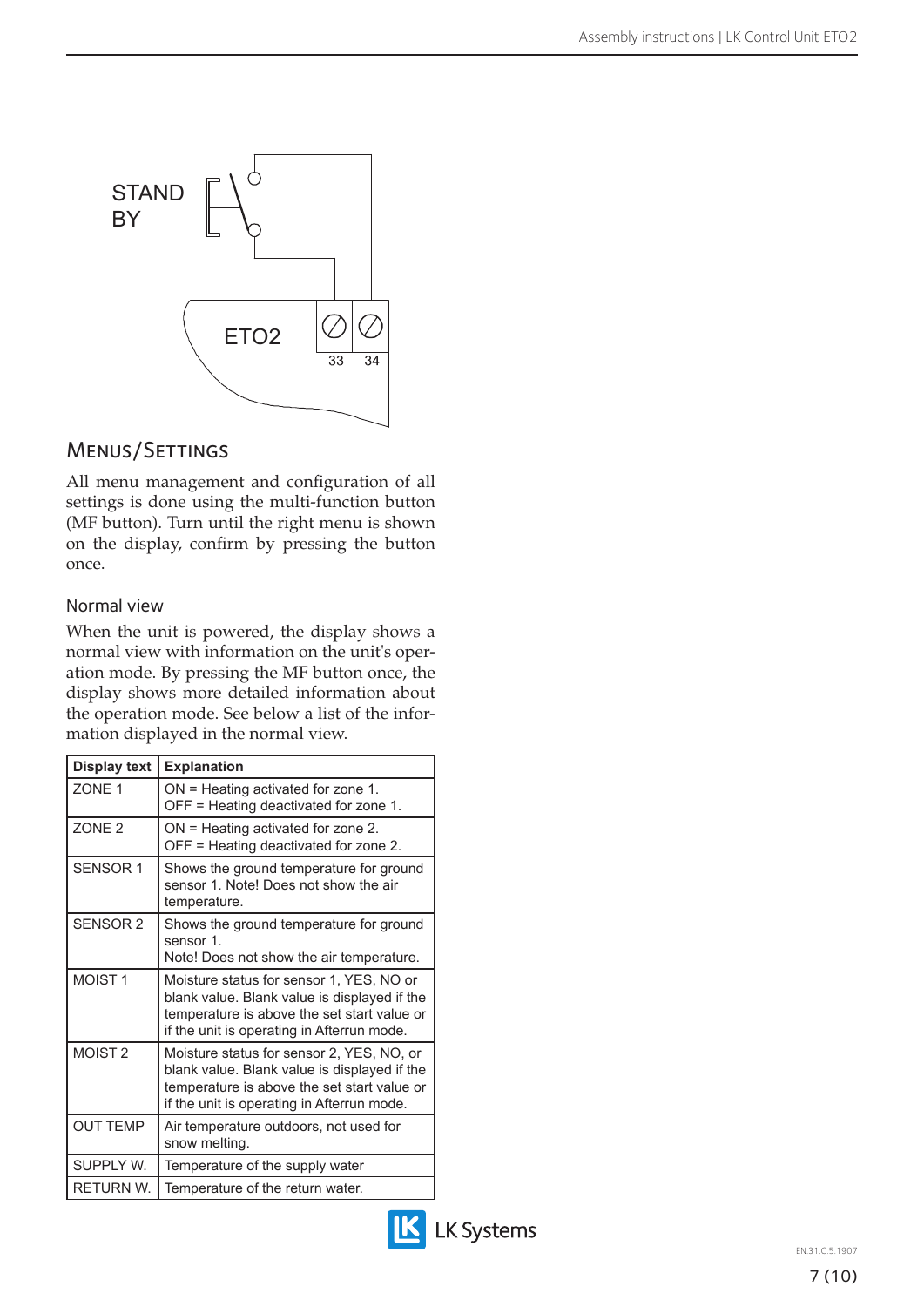#### Settings

Settings are made under the heading *Setup*. The menu becomes accessible by pressing the MF button once, when the unit's display is in normal view. Thereafter, select *SETUP* and confirm with the MF button.

Below is a list of the different menus available under *SETUP* and the options available under the menus.

| <b>Function</b>      | <b>Description</b>                                                                                                                                                                                                                                 | Selectable value                                                             |  |
|----------------------|----------------------------------------------------------------------------------------------------------------------------------------------------------------------------------------------------------------------------------------------------|------------------------------------------------------------------------------|--|
| <b>FORCE HEAT</b>    | Used to force the snow melting to start. Snow melting is<br>activated for the time given under the heading Afterrun.                                                                                                                               | Select ON or OFF.                                                            |  |
| SELECT SCALE         | Indicates the temperature scale to be used                                                                                                                                                                                                         | Select C or F.                                                               |  |
| <b>SET TEMP 1</b>    | For the unit to start, the temperature must be below the<br>given value. (The value refers to ground sensor 1.)                                                                                                                                    | Select between -20 - + 50 °C.<br>Default + $3^{\circ}$ C                     |  |
| <b>SET TEMP 2</b>    | For the unit to start, the temperature must be below the<br>given value. (The value refers to ground sensor 2.)                                                                                                                                    | Select between -20 - + 50 °C.                                                |  |
| <b>AFTERRUN1</b>     | Indicates how long the unit continues to operate after ground<br>sensor 1 perceives the ground surface as dry.                                                                                                                                     | Select from 0 minutes to 18 hours.                                           |  |
| <b>AFTERRUN 2</b>    | Indicates how long the unit continues to operate after ground<br>sensor 2 perceives the ground surface as dry.                                                                                                                                     | Select from 0 minutes to 18 hours.                                           |  |
| SET TEMP 1           | Lowest start temperature for ground sensor 1.                                                                                                                                                                                                      | Select between -20 up to the adjusted<br>SET TEMP 1 or OFF (OFF = no limit.) |  |
| <b>SET TEMP 2</b>    | Lowest start temperature for ground sensor 2.                                                                                                                                                                                                      | Select between -20 up to the adjusted<br>SET TEMP 2 or OFF (OFF = no limit.) |  |
| OFFSET T1            | Used to calibrate ground sensor 1, see Calibration heading.                                                                                                                                                                                        | Select between -5 to + 5 $^{\circ}$ C                                        |  |
| OFFSET T2            | Used to calibrate ground sensor 2, see Calibration heading.                                                                                                                                                                                        | Select between -5 to + 5 $^{\circ}$ C                                        |  |
| OFFSET OUT           | The function is not used for snow melting.                                                                                                                                                                                                         | $\overline{a}$                                                               |  |
| <b>MIN WATER</b>     | Indicates the lowest return temperature for the system. On<br>delivery, the unit is provided with a resistor instead of a re-<br>turn temperature sensor. The resistor corresponds to a fixed<br>return temperature of 30 °C.                      | Select between 0 and 40 °C.<br>Default + $3^{\circ}$ C                       |  |
| <b>MAX WATER</b>     | States the highest supply temperature for the system.<br>NOTE! MAX VALUE is 50 °C for LK Snow melting.                                                                                                                                             | Select between 0 and 60 °C.                                                  |  |
| <b>FACTORY RESET</b> | Reset the unit to factory setting.                                                                                                                                                                                                                 | Select EXIT or RESET                                                         |  |
| Sensor Heat Auto     | When snow melting is activated, the heat-supply to the<br>sensor is switched off. In case of extreme circumstances,<br>heating of the sensor may occur continuously.                                                                               | Select Auto or ON                                                            |  |
| MOIST CTRL           | The ground sensor's moisture sensor can be switched off.<br>Then the power on/off of the snow melting is controlled only<br>on the basis of the set temperature.<br>NOTE! When OFF is selected, the energy consumption<br>increases significantly. | Select ON or OFF                                                             |  |
| <b>SENSITIVITY</b>   | The sensor's moisture sensitivity has five settings.                                                                                                                                                                                               | MN, LOW, NORM, HIGH and MAX                                                  |  |
| <b>REINSTALL</b>     | Facilitates re-installation of the unit. CODE is 1202.                                                                                                                                                                                             |                                                                              |  |
| <b>EXIT</b>          | Exit menu setup.                                                                                                                                                                                                                                   |                                                                              |  |

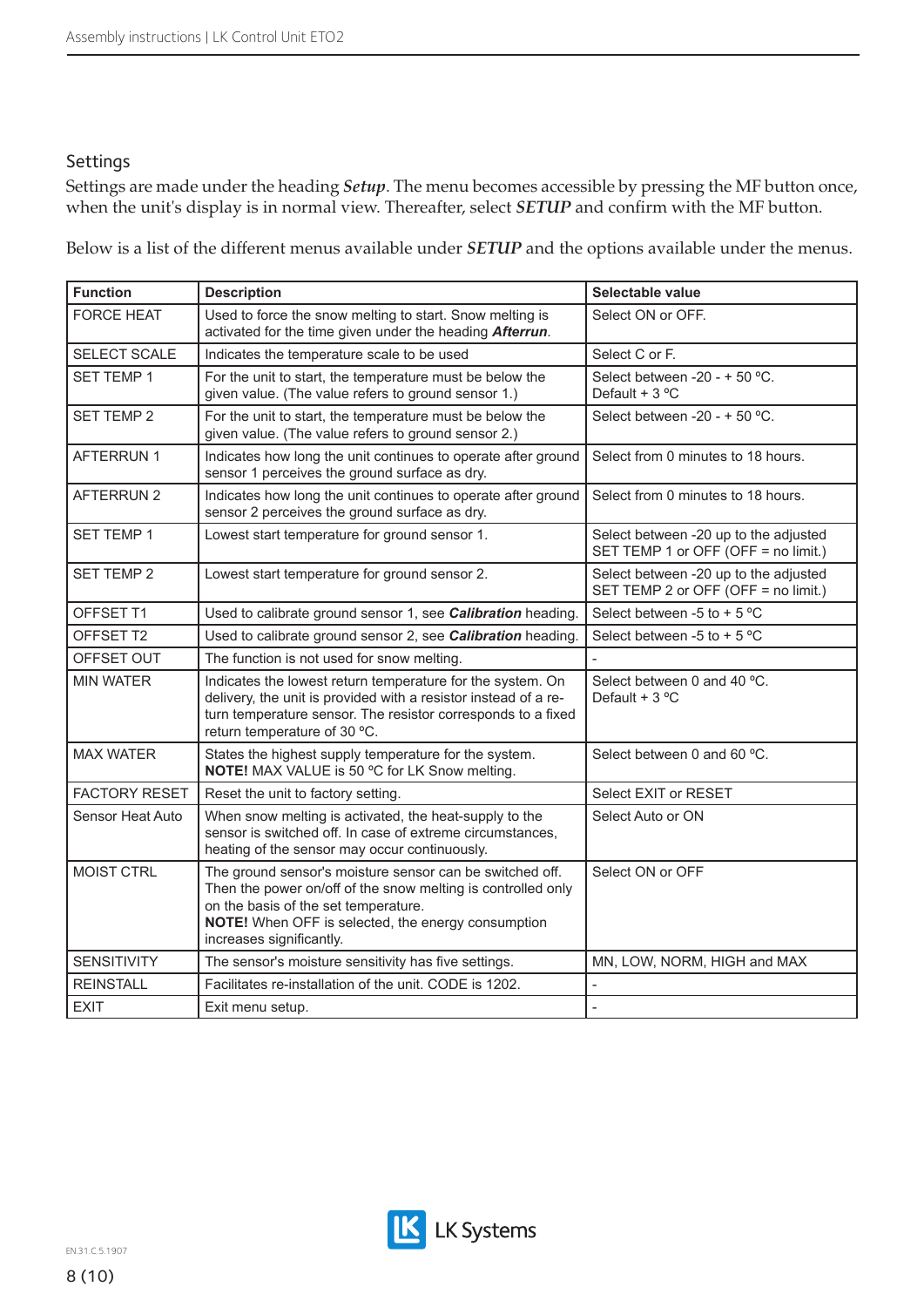# Alarm

If an error occurs in the unit, it is indicated with a blinking LED-marked alarm.

Do the following to see the alarm in clear text:

- 1. Press once on the MF button, select ALARM, confirm with the MF button.
- 2. The alarm is now shown in clear text, see the table below.

| <b>Alarm</b>            | <b>Explanation</b>                                                    |
|-------------------------|-----------------------------------------------------------------------|
| <b>RETURN TEMP LOW</b>  | Too low return temperature                                            |
| <b>SUPPLY TEMP HIGH</b> | Too high flow temperature                                             |
| <b>RETURN SENSOR</b>    | Defect return sensor                                                  |
| <b>SUPPLY SENSOR</b>    | Defect supply sensor                                                  |
| <b>TEMP SENSOR 1</b>    | Defect ground sensor 1                                                |
| <b>TEMP SENSOR 2</b>    | Defect ground sensor 2                                                |
| <b>OUTDOOR SENSOR</b>   | Defect outdoor sensor                                                 |
| <b>SENSOR HEATER</b>    | Short-circuiting of the heating<br>element in the ground sensor       |
| <b>FROST PROTECT</b>    | Frost protection activated due to<br>return temperature being too low |

### Interruption in the ground sensor

If there is an interruption in the ground sensor, the unit sends an alarm and at the same time, switches off the snow melting system.

# FUNCTION CONTROL

After the connection and adjustment a function control must be performed.

- 1. Increase SET TEMP to max, see the heading *Menus/settings*.
- 2. Pour water on the ground sensor.
- 3. Check that the control unit display shows ON.
- 4. Reset SET TEMP to the desired value (default +  $3^{\circ}$ C).



| No.           | <b>Sensor</b>                                               |
|---------------|-------------------------------------------------------------|
|               | LK Ground sensor 1 ETOG                                     |
| $\mathcal{P}$ | LK Ground sensor 2 ETOG, connected only if<br>necessary     |
| 3             | LK Pipe sensor ETF, supply.                                 |
|               | LK Pipe sensor ETF, return. Connected only if<br>necessary. |